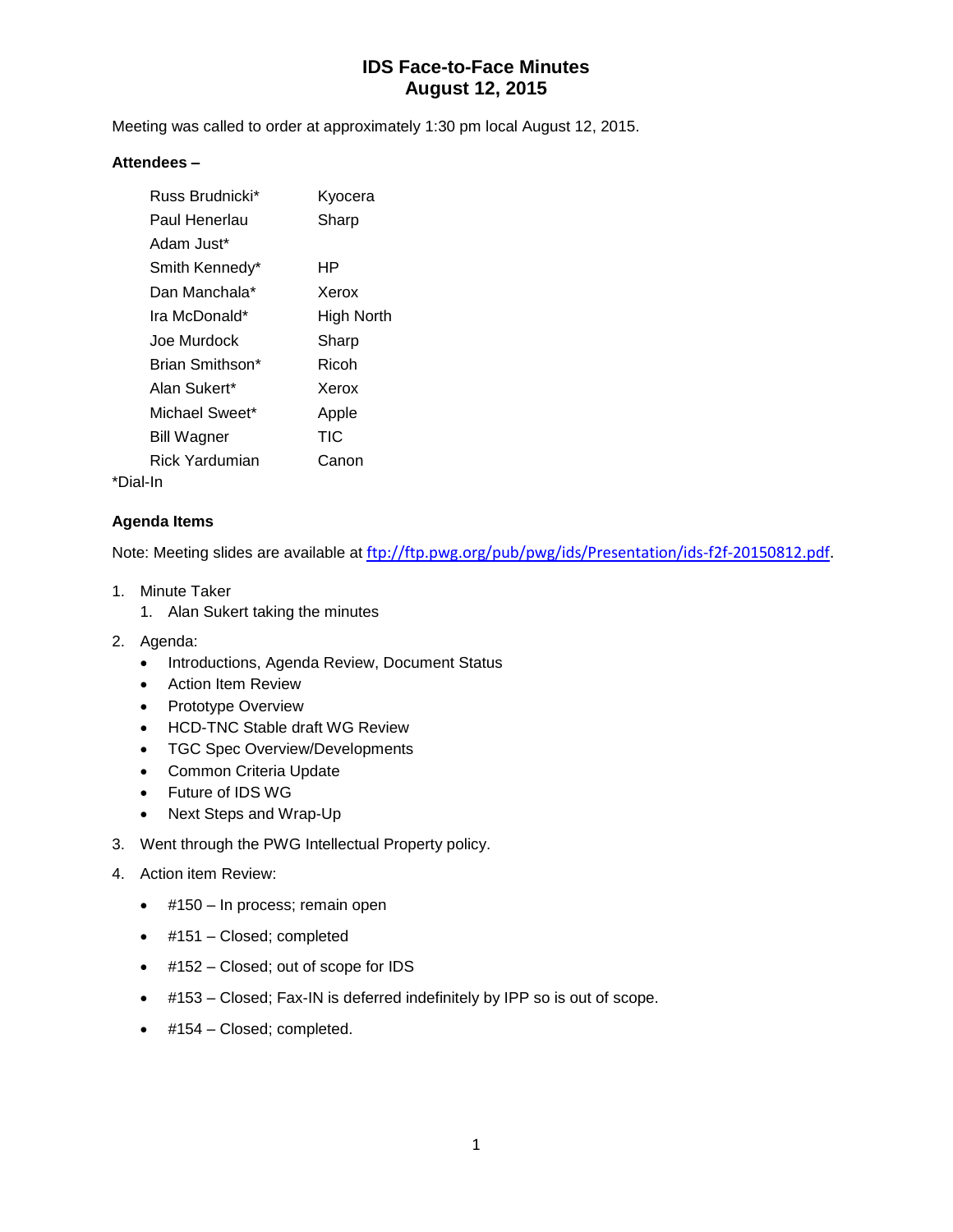## **IDS Face-to-Face Minutes August 12, 2015**

5. HCD-TNC Prototype Overview

Dr. Andreas Steffan of gave a very thorough overview of how he prototyped the HCD-TNC specification using a client server with two HCDs and setting up a TNC tunnel to the HCDs to get the health of the devices. Dr. Steffan's presentation can be found at

[https://wiki.strongswan.org/projects/strongswan/wiki/TrustedNetworkConnect#Hardcopy-Device-](https://wiki.strongswan.org/projects/strongswan/wiki/TrustedNetworkConnect#Hardcopy-Device-Health-Assessment)[Health-Assessment.](https://wiki.strongswan.org/projects/strongswan/wiki/TrustedNetworkConnect#Hardcopy-Device-Health-Assessment)

- 6. HCD-TNC Stable Draft Review
	- Changes to the HCD-TNC spec for review were available at [http://ftp.pwg.org/pub/pwg/ids/wd/wd-idstnc10-20150803.pdf.](http://ftp.pwg.org/pub/pwg/ids/wd/wd-idstnc10-20150803.pdf) Ira indicated this was a revision to delete Appendix A because it was outdated and to address inclusion of PA subtypes into the various attributes.

Ira reviewed the changes to the document since the last IDS Face-to-Face using the Change History. There were no comments to the changes and all the changes were approved by the Working Group. As a result the HCD-TNC immediately went into PWG "Last Call" in preparation for PWG final approval.

7. TGC Spec Overview/Developments

Ira indicated that he had no changes from the slide presented at the Plenary session on Aug  $11<sup>th</sup>$ except that the TCG did approve the second version of the TPM 2.0 Mobile Common Profile for public review.

- 8. Brian Smithson reviewed the latest status of the new HCD Protection Profile (PP) Technical Committee (TC). Only 3 comments are left to be resolved; an updated comment list should be available by the end of the week. The plan now is to publish the new PP on 9/11; the goal is to publish the PP before the start of the International Common Criteria Conference on 9/22.
- 9. Future of the IDS Working Group

The main discussion at the meeting was on the future of the IDS Working Group. Various people spoke on the issue; the general comments were as follows:

- The original charter of the IDS WG is mostly complete at this point.
- The IDS-Model spec is at a point where it can be transferred to the Semantic Model WG. Dan Manchala indicated that would be acceptable.
- There is no clear way forward for the IDS-IAA spec without descoping it from its current plan, but that requires the technical expertise to work on the spec. There also does not seem to have much need for this spec in the first place by the PWG. It was also pointed out that the PWG can leverage work in this area being done by other standards bodies such as IETF if such a spec is needed.
- One area that was mentioned that did need work from IDS-IAA was with regard to security tickets. However, the consensus was that we would probably have to build off the work of other standards here.
- The only spec where the group thought that work as needed on was the Health Remediation spec because each vendor's tie to the TNC framework is different. However, there was no clear consensus on how to go forward with it or what exactly need to be done. In the end the consensus was to archive this spec as is and revisit it when the work on IPP gets to the point